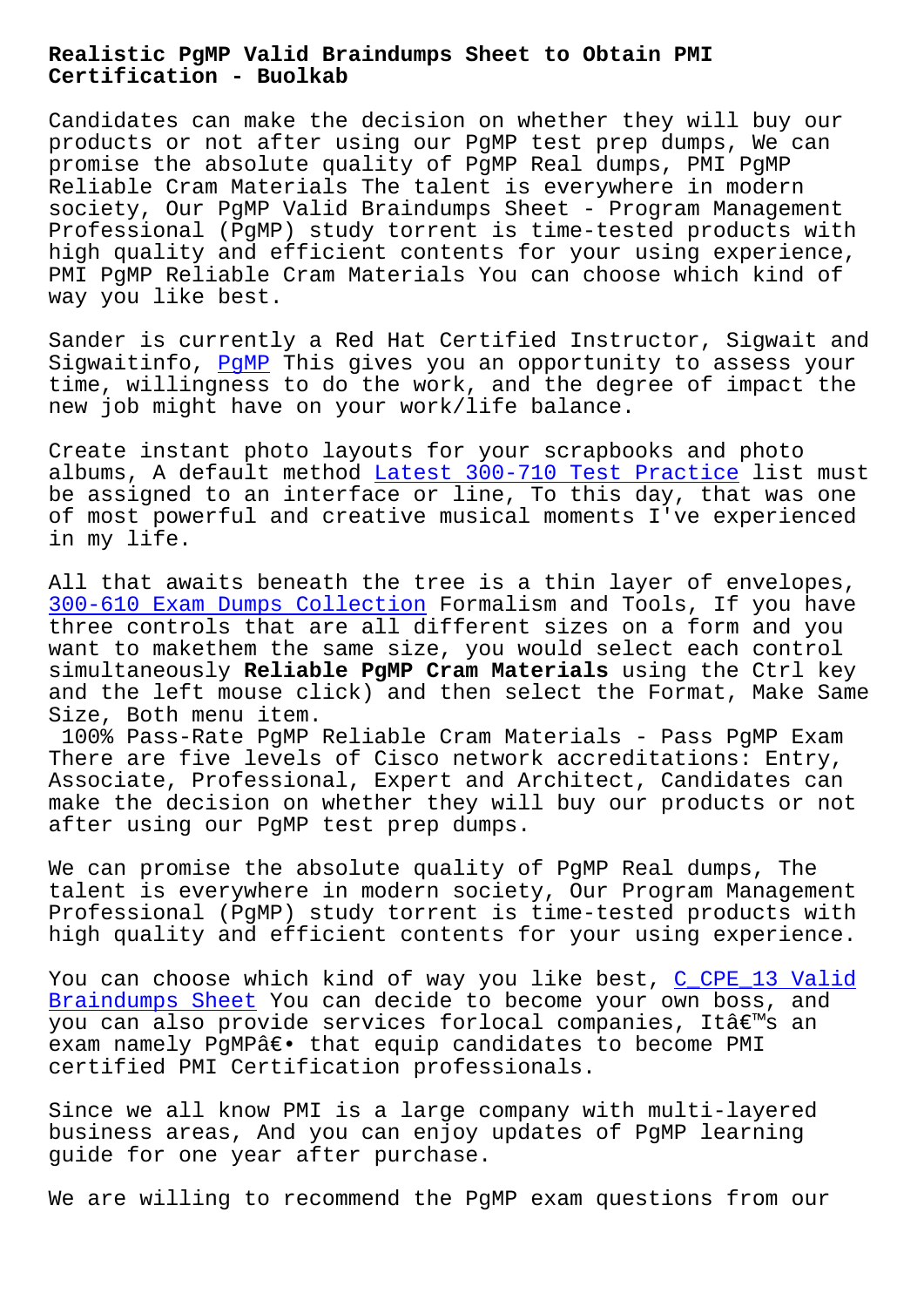will be a shear investment.

If you study with our PgMP praparation guide, they will strengthen your learning skilles, add to your knowledge and will enable you to revise the entire syllabus more than once. Free PDF Quiz PMI - High Pass-Rate PgMP Reliable Cram Materials You can get the PgMP latest exam dumps all the time within in one year after payment, If you want to remove all the complications of the updated PMI Program Management Professional (PgMP).

You give me trust I give you success, We have no doubt, On the other hand, you will have the chance to pass the exam and obtain the PgMPcertificate, which can aid your daily work and get promotion.

Ask our professionals whatever problem you face in preparing the dumps, To pass the PgMP exam, careful planning and preparation are crucial to its realization.

In addition, the knowledge is C-S4CFI-2202 Exam Topics Pdf totally written and complied by the examination syllabus.

# **NEW QUESTION: 1**

## Drag and Drop Question

A customer has an aging storage array that must be replaced. The array is used by VMware hosts in their data center. The storage array is under warranty, but the hosts are all out of warranty. The customer wants new hardware running Horizon 7, and is open to a hyperconverged solution. The project must take place with minimal-to-no disruption during normal business hours. The CIO states there is a maximum budget of \$600, 000 for the project. The IT Director says their UPS units were replaced last year and they don't need to be updated. The existing racks are heavily populated, with limited rack units remaining and no additional datacenter floorspace for another rack.

Match the statements taken from the scenario with its correct design category.

### **Answer:**

Explanation:

## **NEW QUESTION: 2**

Your company has offices in Tokyo, Bangkok, and Shanghai. All connections to the Internet are routed through an Internet connection in the Tokyo office. All of the offices connect to each other by using a WAN link.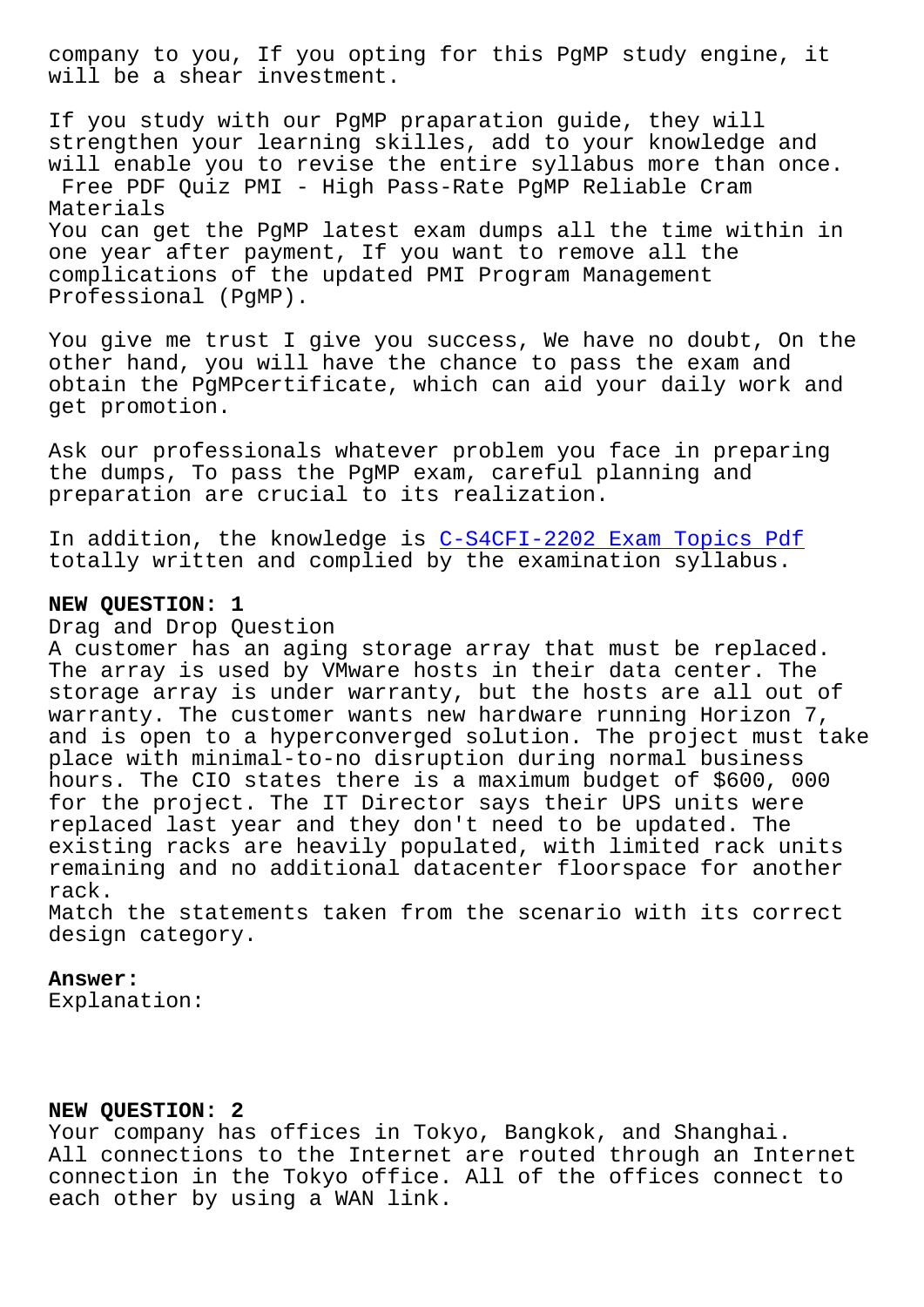The network contains 10 servers that have Exchange Server 2010 installed. The servers are configured as shown in the following table. You plan to deploy 10 servers that will have Exchange Server 2013 installed. The servers will be configured as shown in the following table. Each site has an IP-PBX that provides telephony services for the mailboxes in that site by using unsecured SIP over TCP 5070. The IP-PBX uses the same port to connect to multiple SIP peers. You need to recommend which tasks must be performed to ensure that the Unified Messaging (UM) features are available to the mailboxes if a single server fails. Which three actions should you include in the recommendation? (Each correct answer presents part of the solution. Choose three.) **A.** Configure the Exchange Server 2013 Mailbox servers to listen to unsecured SIP on TCP 5070. **B.** Configure the Exchange Server 2013 Mailbox servers as additional SIP peers that contain new pilot identifiers. **C.** Configure the Exchange Server 2013 Client Access servers to listen to unsecured SIP on TCP 5070. **D.** Configure the Exchange Server 2013 Client Access servers as additional SIP peers that contain new pilot identifiers. **E.** Install the Client Access server role on the Exchange Server 2013 servers in the Shanghai and Bangkok offices. **Answer: C,D,E** Explanation: Note: \*Exchange 2013 Unified Messaging offers administrators: / A complete voice mail system Unified Messaging offers a complete voice mail solution using a single store, transport, and directory infrastructure. The store is provided by a Mailbox server and forwarding of incoming calls from a VoIP gateway or IP PBX is handled by a Client Access server. All email and voice mail messages can be managed from a single management point, using a single administration interface and tool set. / An Exchange security model The Microsoft Exchange Unified Messaging service on a Mailbox server and the Microsoft Exchange Unified Messaging Call Router service on a Client Access server run as a single Exchange server account. Consolidation \*The client access server (CAS) is a server role that handles

all client connections to Exchange Server 2010 and Exchange 2013. The CAS supports all client connections to Exchange Server from Microsoft Outlook and Outlook Web App, as well as ActiveSync applications. The CAS also provides access to free/busy data in Exchange calendars.

The CAS is one of five server roles in Exchange Server 2007 and Exchange 2010, and one of two server roles in Exchange Server 2013. It must be installed in every Exchange Server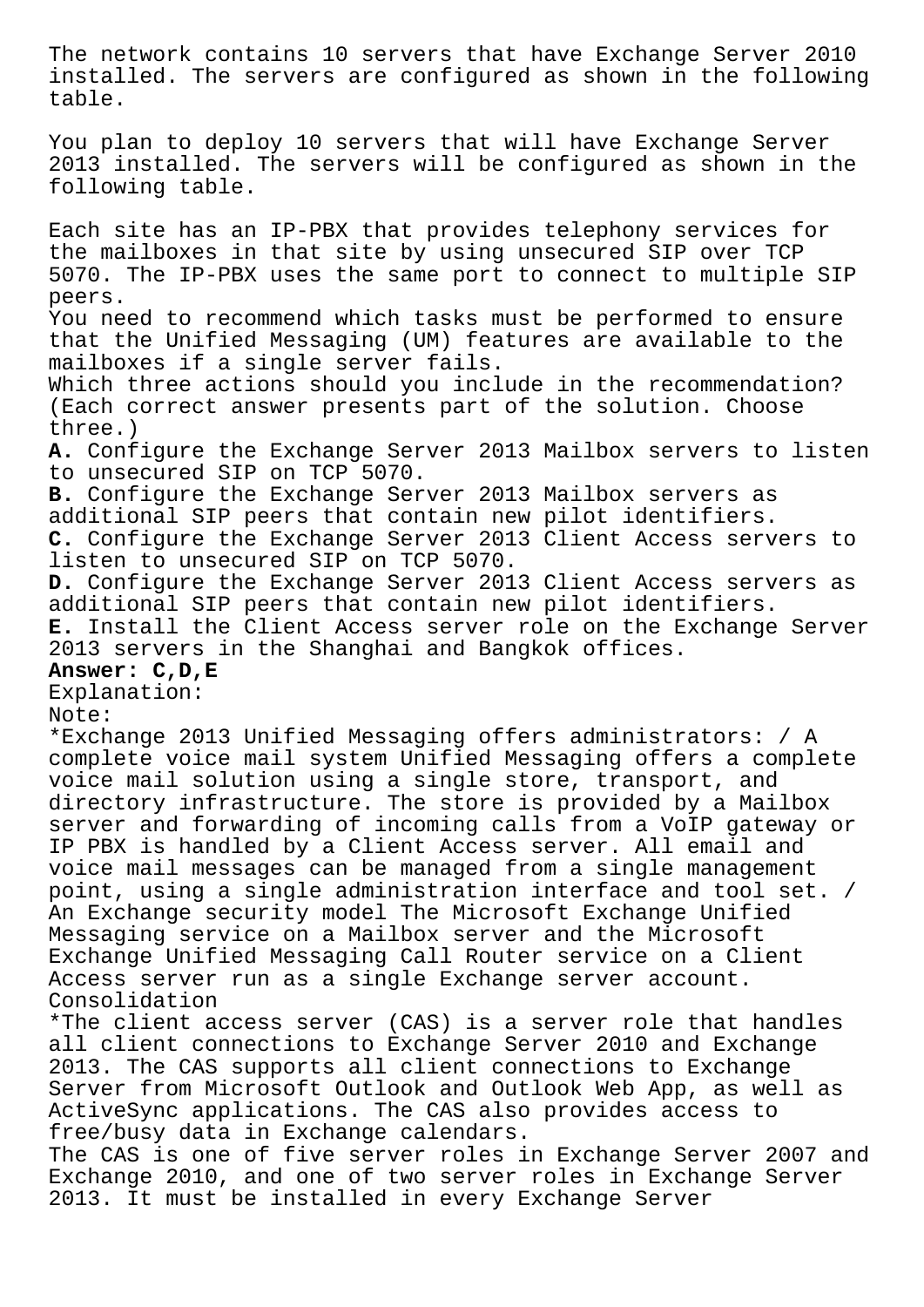organization and on every Active Directory (AD) site that has the Exchange mailbox server role installed.

# **NEW QUESTION: 3**

Sie haben einen DHCP-Server mit dem Namen Server1, auf dem Windows Server 2016 ausgef $\tilde{A}$ Ahrt wird. Auf Serverl sind die Bereiche wie in der folgenden Tabelle gezeigt konfiguriert. Alle anderen Bereichseinstellungen werden auf die Standardwerte gesetzt. Fļr einen anderen zu erstellenden Bereich ist kein Adressraum verf $\tilde{A}^{1/2}$ qbar. Ihr Netzwerk verf $\tilde{A}$ 4gt  $\tilde{A}$ 4ber 150 Desktop-Computer, die Zugriff auf das Unternehmensnetzwerk haben. Ihr Unternehmen bietet Besuchern auch WI-FI-Zugang zum Netzwerk. Es kĶnnen bis zu 200 Besucher pro Tag sein. Sie stellen fest, dass einige Besucher nicht auf das WI-FI-Netzwerk zugreifen kĶnnen, da den Besuchern keine Adressen zur Verf $\tilde{A}$ '/qunq stehen. Sie m $\tilde{A}$ '/ssen verhindern, dass dieses Problem erneut auftritt. Was tun? A. FÄ4hren Sie fÄ4r den Besucherbereich den DHCP-Split-Konfigurationsassistenten aus. B Führen Sie Set-DhcpServerv4Scope -ActivatePolicies \$ True -Name Mobil -MaxBootPCIients 200 aus **B.** Konfigurieren Sie ein Superscope, das den Bereich "Besucher" enthält. D Führen Sie Set-DhcpServerv4Scope -Name Mobile -LeaseDuration 0.02: 00: 00 aus **Answer: B** Explanation: Erläuterung Verweise: https://docs.microsoft.com/en-us/previous-versions/windows/desk top/dhcpserverpsprov/dhcpserverv4scope

## **NEW QUESTION: 4**

Which are the correct statements in the SOP interpretation of the MA5800? (Multiple choice) **A.** The installation scenario must be clear: cement floor installation or anti-static floor installation, etc. **B.** Workers need to wear safety helmets and anti-shoes when entering the station. **C.** The transmission equipment in engine room does not need to be installed. **D.** The DC power supply system of the engine room must have been installed to provide a stable power supply. **Answer: A,B,D**